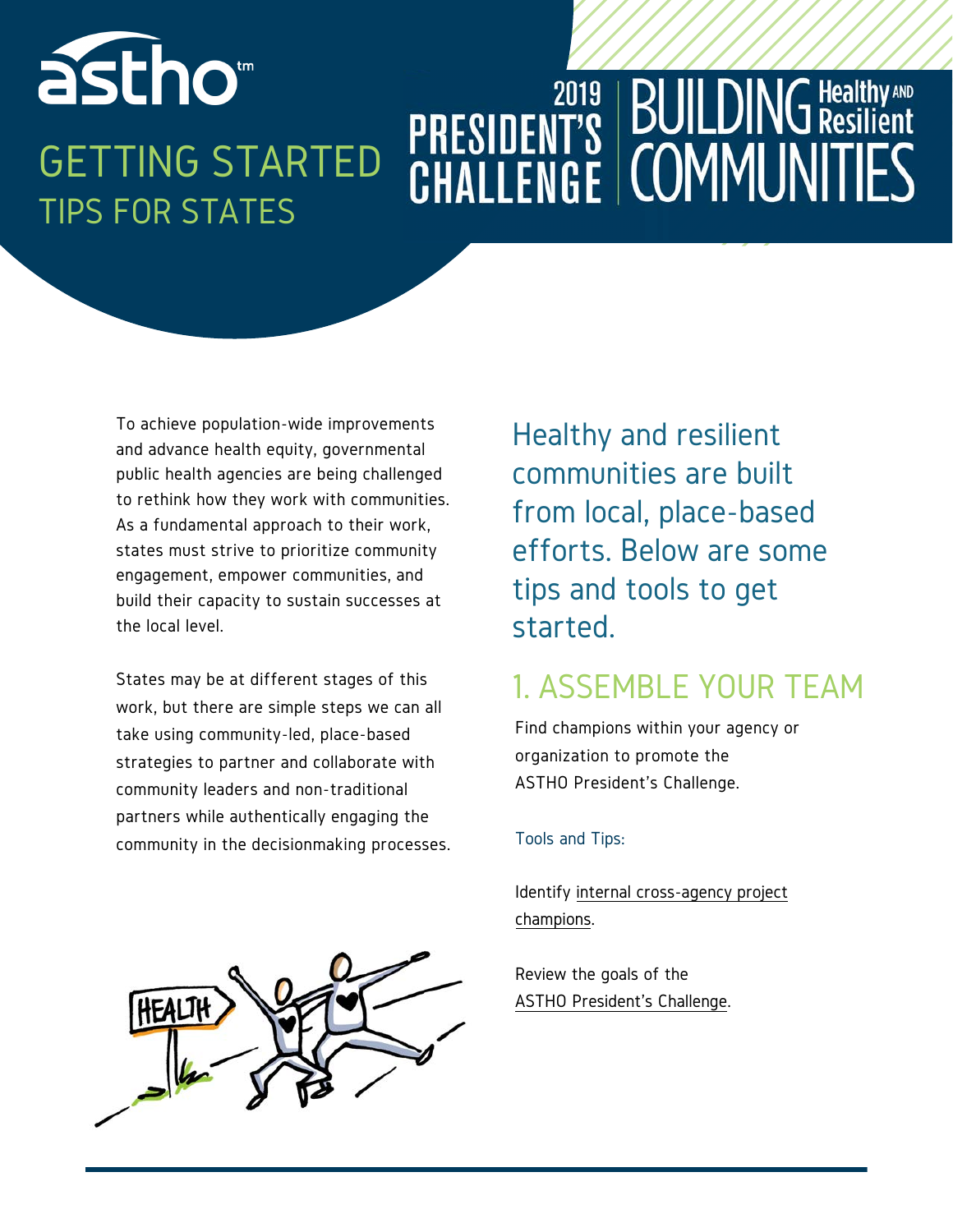## astho<sup>®</sup> GETTING STARTED TIPS FOR STATES

# **PRESIDENT'S BUILDING HealthyAND**<br>CHALLENGE COMMUNITIES

## 2. PICK A PLACE

Focus on an area where you have already started to build community relationships. You can also choose to focus on a neighborhood or community that is completely new to you.

If your are new to this kind of engagement, we recommend starting in just one community as a starting point.

#### Tools and Tips:

Identify the place-based initiatives happening in [your state. Check out ASTHO's Building Healthy](http://www.astho.org/Building-Healthy-and-Resilient-Communities/Map/)  and Resilient Communities map.

Review data sources to select a geographic [region to concentrate efforts \(e.g., census](https://www.census.gov/censusexplorer/)  tracts, BRFSS, state disparity reports, social vulnerability index, etc.) .

### 3. PARTNER UP

Use your networks and research any existing organizations or coalitions active in the area. Talk to community members and organizations and build relationships. All steps and decisions moving forward should be made with your community partners.

#### Tools and Tips:

Recruit [diverse stakeholders](https://ctb.ku.edu/en/table-of-contents/participation/encouraging-involvement/identify-stakeholders/checklist) from multiple sectors.

Determine the [knowledge, skills, and abilities](http://www.countyhealthrankings.org/coalition-core-competencies-checklist) of coalition members.

Create [effective partnerships](https://www.preventioninstitute.org/sites/default/files/uploads/8steps_040511_WEB.pdf).

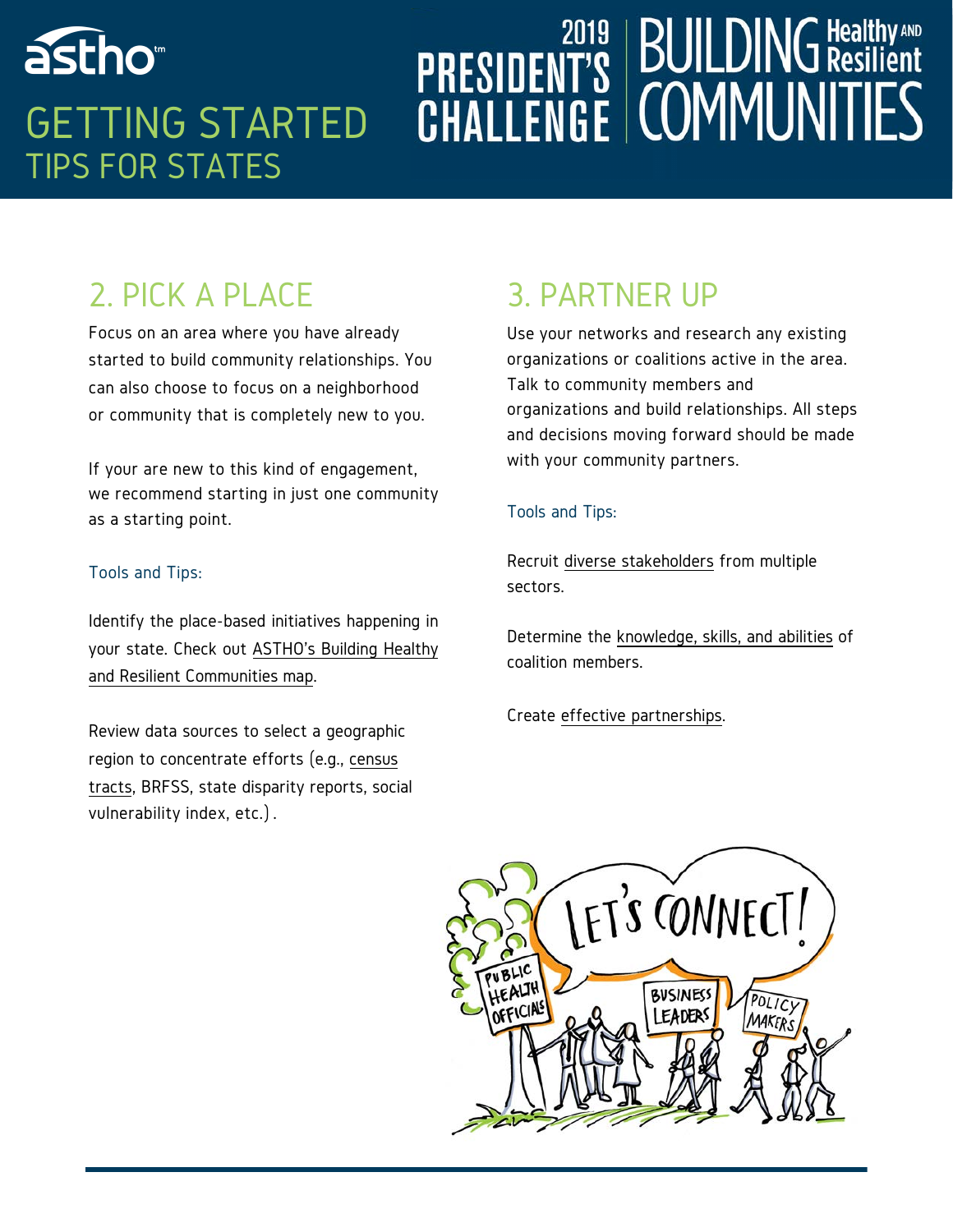## astho<sup>®</sup> GETTING STARTED TIPS FOR STATES

# **PRESIDENT'S BUILDING HealthyAND**<br>CHALLENGE COMMUNITIES

## 4. FIND THE FOCUS

Have your community partners lead by defining an area of focus. In partnership with your community organizations and coalition partners, conduct a brief needs assessment. Create a list of short-term and long-range actions that will help address the issue at hand. Choose one of the "low hanging fruit" issues to address first.

#### Tools and Tips:

[Determine your approach](https://www.collectiveimpactforum.org/sites/default/files/CI_Readiness_Assessment_Jan_7_2014.pdf) and plan the [coalition structure](http://www.tamarackcommunity.ca/hubfs/Collective Impact/Tools/Tool Planning Your Backbone Support May 2017.pdf?hsCtaTracking=a4c31c71-dfe8-4738-9ad8-51ebe2e1774b%7C3cd28a34-93c2-4e26-9833-2ae84badb64d).

[Consult existing data, such as community](https://www.communitycommons.org/board/story/2019/03/04/chna/) health assessments [and community health](https://www.health.state.mn.us/communities/practice/assessplan/lph/community/chip.html)  improvement plans.

Assess [community needs](https://www.activelivingresearch.org/sites/activelivingresearch.org/files/Protocol_ActiveNeighborhoodChecklist.v2.pdf), [resources](https://ctb.ku.edu/en/table-of-contents/assessment/assessing-community-needs-and-resources/develop-a-plan/main), and [assets](http://www.allindata.org/resources/podcast-empowering-communities-to-discover-and-use-their-assets-to-create-change/).

## 5. DEVELOP AN ACTION PLAN

Support your community partners in developing a plan for the first 100 days to achieve a short-term goal. Develop a strategy for evaluating your work throughout the process.

#### Tools and Tips:

Set and prioritize [goals and targets.](https://ctb.ku.edu/en/table-of-contents/assessment/assessing-community-needs-and-resources/criteria-and-processes-to-set-priorities/main)

Identify [community engagement techniques](https://www.tamarackcommunity.ca/hubfs/.Resources/Index of Engagement Techniques.pdf?t=1499732120923) to implement.

[Develop a workplan](https://www.naccho.org/uploads/downloadable-resources/Template-Implementation-Plan-v1-0-CHACHIP-Sites-081412.docx).